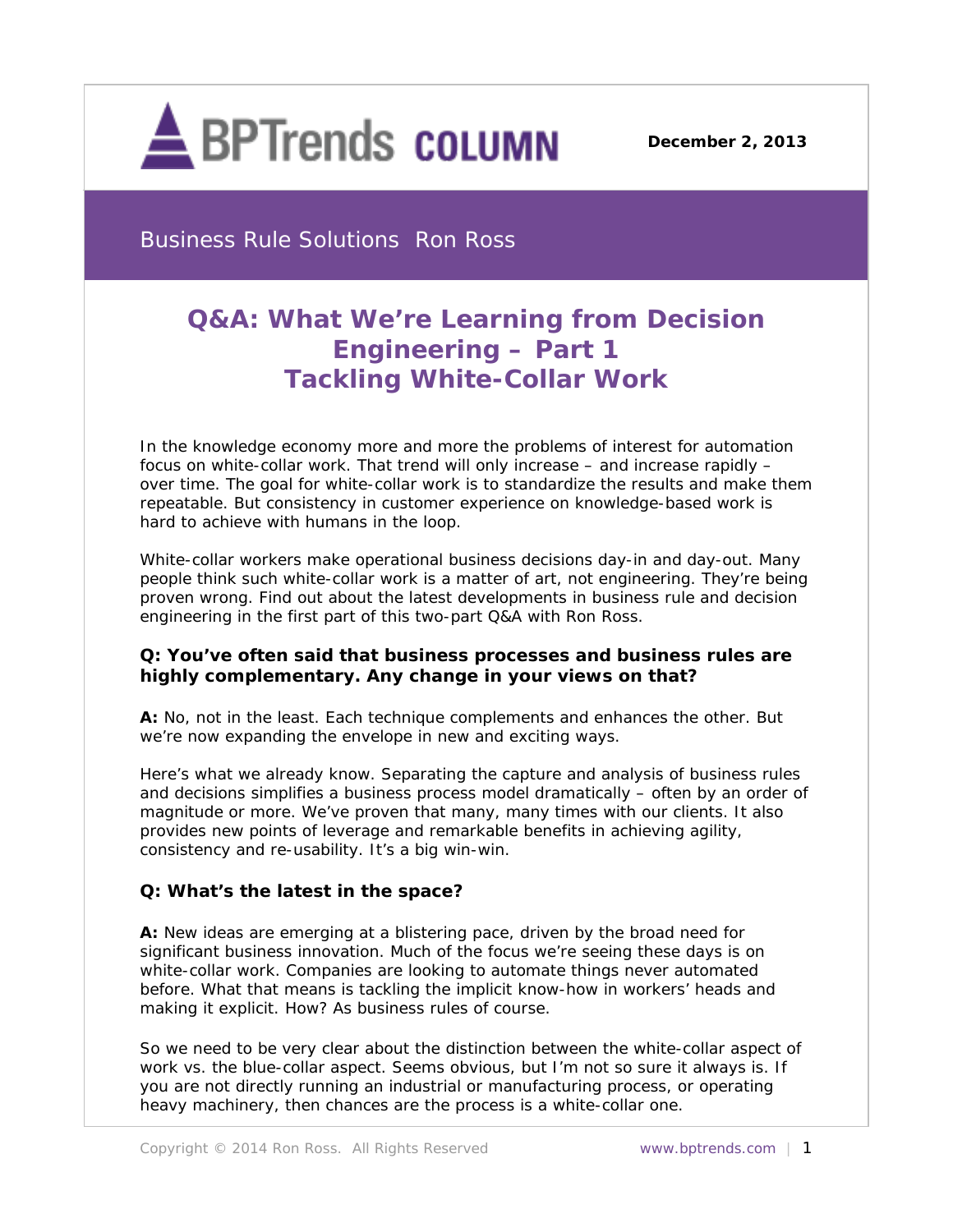It's not that white-collar work hasn't already been addressed by automation – it has. It's that the degree of automation in most cases remains very basic compared to what can be done – and what *will* be done in the near future.

## **Q: Can you clarify exactly what you mean by white-collar work and white-collar processes?**

**A:** A great many problem domains are purely white-collar – for example, approving home mortgages, adjudicating claims, providing financial services, etc.

To take a different kind of example, suppose you are managing repairs to a city's water supply or sewage system. That means identifying, prioritizing and scheduling job tasks, then organizing appropriate follow-up to determine whether the work was properly done. That's white-collar work. The actual repair work is blue-collar; the organizing of the work is not.

Or suppose you are organizing inspections of ships for safety, to provide certifications for insurance purposes. The actual inspections might be blue-collar, but the larger problem of organizing inspections and awarding certifications is whitecollar.

In a knowledge economy, more and more of the processes of interest for automation these days are white-collar. And that trend will only increase – and increase rapidly – over time.

## **Q: What are the drivers behind this fresh look at white-collar work and processes?**

**A:** To bring it into proper perspective we have to go back in time. The father of scientific management in manufacturing was Frederick W. Taylor who around 1900 brought tremendous efficiency to the steel industry. His goal for blue-collar processes was essentially to dumb-down the work as much as possible, to remove all decisions from the actual production activities.

The emphasis was not just on standardizing work and making it repetitive, but in many respects to make it mindless. Taylor naturally produced storms of protest and resistance from labor in promoting his approach, and it became a major political issue of the day.

For white-collar work today, the goal is similarly to standardize the results and make them repeatable. There's also the same focus on efficiency. Those goals are not so different.

But there are other new drivers. One is the need for consistency in customer experience. That's hard to achieve with humans in the loop.

Another is what I call white-collar entropy – the tendency of people doing knowledge-based work in large organizations to become less-and-less well organized over time. Companies are starting to look seriously at reversing that effect.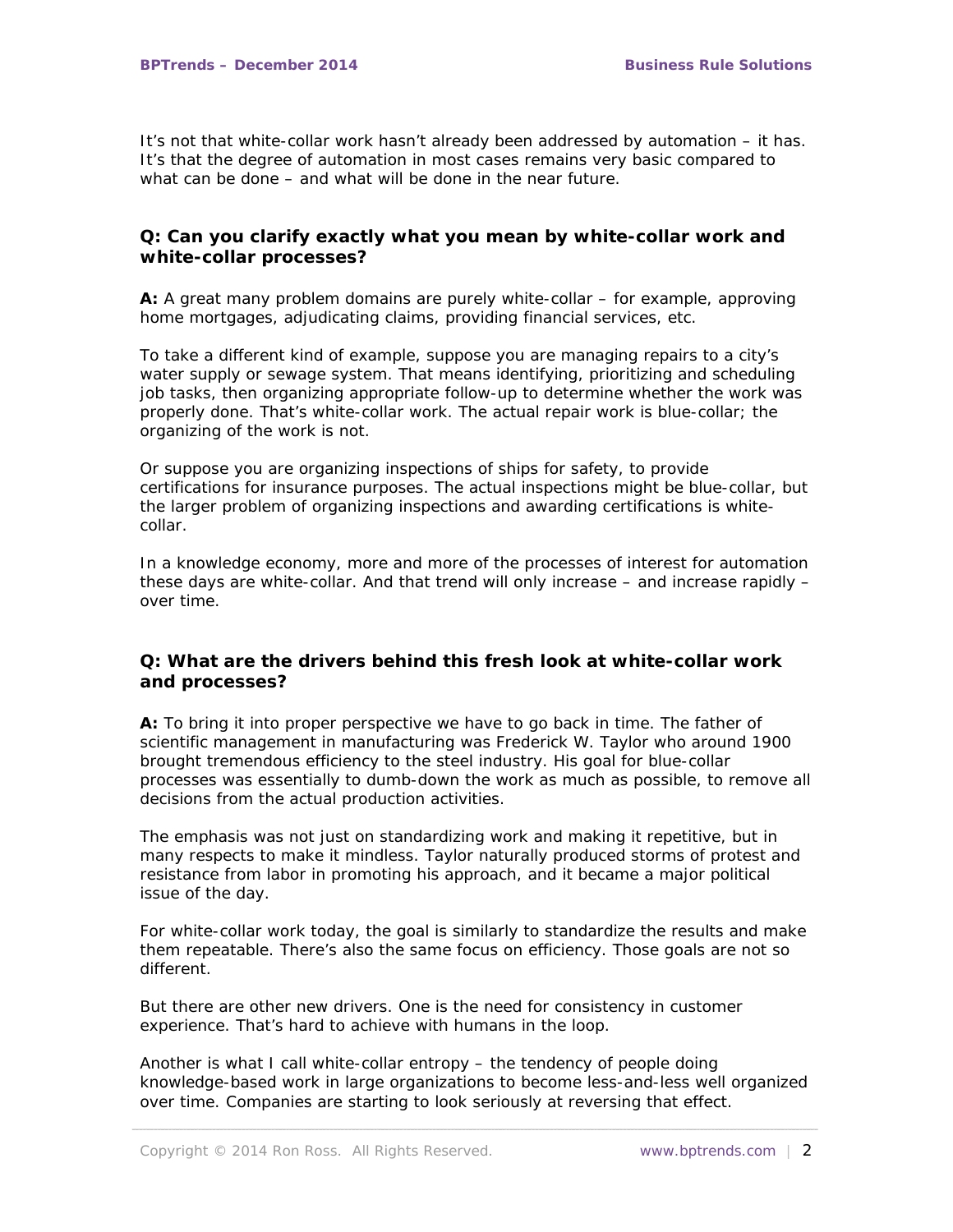Managing entropy at scale becomes virtually impossible – even if an organization happens to have plentiful resources.

## **Q: Where do business rules fit into the picture?**

**A:** In white-collar work, people are making operational business decisions day-inand-day-out. You can't simply dumb-down that work. But computers are so much more powerful these days you can now harness them for the task. In other words, you can let machines make the operational business decisions.

To do that though first you need to capture the know-how to make those decisions and encode it. The only practical, scalable approach to capturing and automating such know-how is as business rules. Companies are taking a hard look at doing just that.

## **Q: How does taking a fresh look at white collar work and processes typically unfold in an organization?**

**A:** Companies often discover some grim realities.

For example, what's written in policy & procedures manuals quite often isn't at all aligned with what's actually happening in the field. Nor does it align with what's currently implemented in the computer systems. As a result there is significant variation across the organization about how the decisions are made. There's farranging inconsistency, low repeatability, and much less transparency and accountability than you would imagine or desire.

As a consequence, companies are finding they must contemplate what rules they actually *should* be following. That leads to even deeper thinking about core strategies and business policies with respect to the marketplace. That thinking isn't easy, but it always turns out to be a very healthy exercise.

## **Q: What are the implications for business process modeling?**

**A:** As I've said, white-collar processes are generally decision-making processes, so it is absolutely essential you know what the business rules are.

So the question arises: How can you model a decision-making process without knowing what the business rules are? The business rules dictate what inputs you need. That certainly turns things on their head. It's a huge insight.

At a broader level, you begin to look at the whole problem differently. Instead of heads-down, step-by-step process modeling, you realize you must come to grips with the complexity of the core decision. Should we give this person a mortgage or not?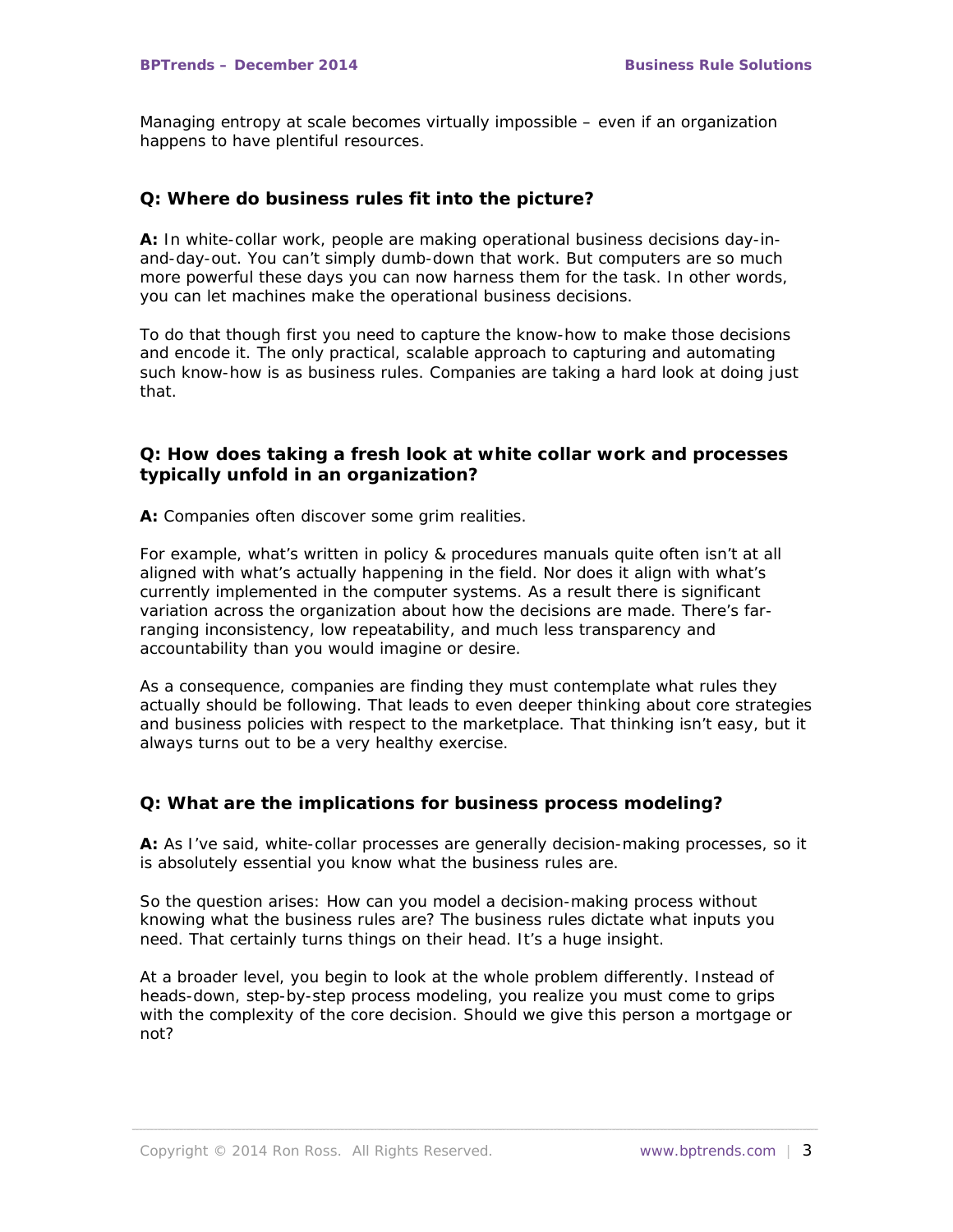That core decision can be posed as a question, then decomposed into sub-questions to as many levels as needed to get you to the rules. The result is what we call a business question chart  $-$  a Q-Chart for short<sup>[1](#page-3-0)</sup>.

A Q-Chart is a completely new kind of deliverable – one that is very clean and very business-friendly. It is again highly complementary to business process models.

We see clients mapping their Q-Charts to end-to-end business processes in new and novel ways. That helps them see the whole business problem differently, and to search for ways to get to the end-result decision faster, with less overall work.

The goal is what we call 'ASAP decisions' – getting the business into the position of being able to make a decision, even if only a contingent one, as soon as possible. That's good for customers and it's good for the business itself.

## **Q: Is it really possible to capture 100% of the rules needed to make operational business decisions?**

**A:** Maybe *yes*, maybe *no*. The answer depends on many factors, including your tolerance for diminishing returns.

But I think the question misses the point. The goal is not to automate 100% of the operational business decisions and to make all tacit know-how explicit. Rather, the goal is to achieve an order-of-magnitude improvement in consistency. That alone has huge value.

#### **Q: Do you encounter resistance to the approach?**

**A:** Of course. There's typically some resistance from white-collar ranks, just as labor resisted the innovations of Frederick Taylor. Many people still think most white-collar work is a matter of art, not engineering. But they're being proven wrong.

## **Q: You talk about white-collar workers, but not knowledge workers. Why?**

**A:** 'Knowledge worker' is a term traditionally used in BPM and related re-engineering work. If I understand correctly, a knowledge worker is viewed as someone who has to use his or her own thinking to accomplish something, not simply preform a task.

But that's pretty much the crux of the matter. If knowledge workers must use their own, unique thinking, then you can't capture that know-how as business rules and automate it.

-

<span id="page-3-0"></span><sup>&</sup>lt;sup>1</sup> Ronald G. Ross, "Modeling Decision Structures — Part 2: Question Charts (Q Charts™) and Hybrid Diagrams," *Business Rules Journal*, Vol. 14, No. 10 (Oct. 2013), URL: [http://www.BRCommunity.com/a2013/b722.html](http://www.brcommunity.com/a2013/b722.html)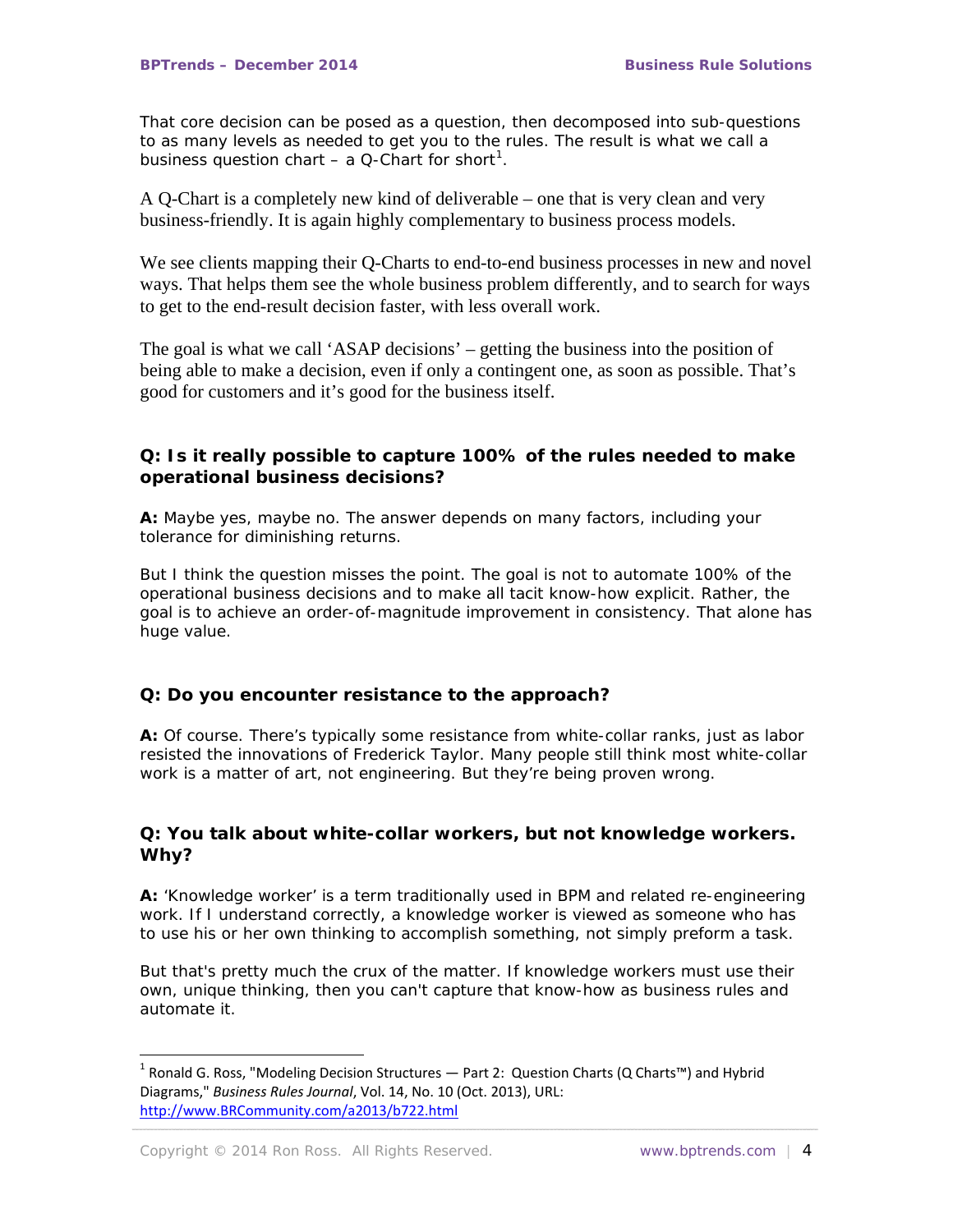That's why I prefer to say 'white-collar worker' rather than 'knowledge worker'. You really have to be careful these days not to make assumptions about what work can be automated.

## **Q: So are you suggesting we simply replace the term 'knowledge worker' with 'white-collar worker'?**

**A:** No, it's not that simple. Actually, there is a whole range of workers in companies who might be called 'knowledge workers' – so large a spread that the term blurs important distinctions. Separable from white-collar workers is a whole class of highly educated enablers often labeled 'gold-collar workers'. These workers focus primarily on non-routine problem solving requiring a combination of convergent, divergent, and creative thinking.

So instead of just talking about knowledge workers, I believe we'd be much better off dividing the professional world into at least white-collar workers vs. gold-collar workers. Gold-collar workers establish the requisite conditions in which white-collar workers can make effective operational business decisions.

## **Q: Can the work of gold-collar workers be automated too?**

**A:** I have a hard time conceiving it. But never say never. In any case it's not right around the corner.

## **Q: Why not just let IT figure out the business rules for automating operational business decisions?**

**A:** Look at it this way. If you have no explicit business rules enabling *people* to do something correctly and consistently, you'll have no rules for a machine to do it right. Except for speed and memory, machines are no smarter than people. The test of high-quality business rules is whether *people* could do it right.

It's shocking to me how many people think they can just use a BRMS or decision management platform to address a problem without having to express the rules clearly to other people first.

I guess the silver bullet syndrome will always be with us. In any case, making tacit know-how explicit as business rules is first and foremost a business and communication problem – then and only then a platform and implementation problem.

## **Q: Couldn't development of business rules itself be automated?**

**A:** Not for the foreseeable future. Developing business rules will remain professional work for gold-collar workers – even if increasingly assisted by machines. Fortunately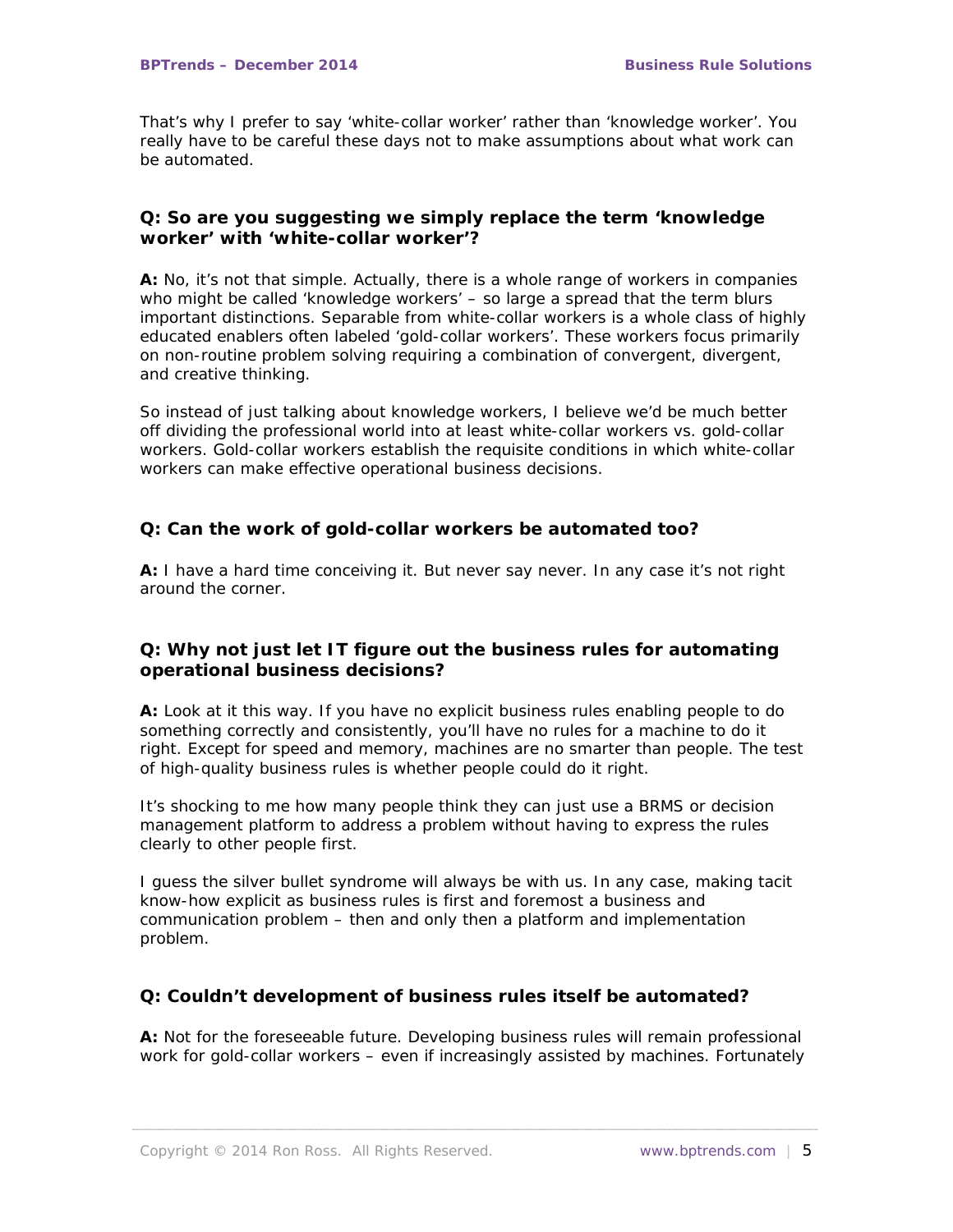effective techniques for developing high-quality business rules have been proven in practice.<sup>[2](#page-5-0)</sup>

## **Q: What's the critical success factor for automating operational business decisions?**

**A:** The key characteristic of many operational business decisions is that they need to be *directly* traceable to business policy, regulations, contractual obligations, and so on. You need to be able to readily demonstrate compliance in the broadest sense of the word. That of course has always been true for business rules. That's what they do!

## **Q: Does engineering operational business decisions produce intelligent processes?**

**A:** I know some experts are calling for smart processes or intelligent processes these days. But if they're not addressing business rules, their processes are not really business-smart. We need to enable *smart business*, not just smart processes.

*In the second and final part of this two-part series, Ron will detail how professionals should now be thinking about and developing business process models.* 

i,

<span id="page-5-0"></span> $2$  These include platform-independent expression guidelines such as RuleSpeak (free on [www.RuleSpeak.com\)](http://www.rulespeak.com/). In our book *Building Business Solutions: Business Analysis with Business Rules* we explain patterns for harvesting business rules from business process models and other deliverables. We have also developed highly effective techniques for decision engineering. See our *Primers* (free):<http://www.brsolutions.com/publications.php#primers>